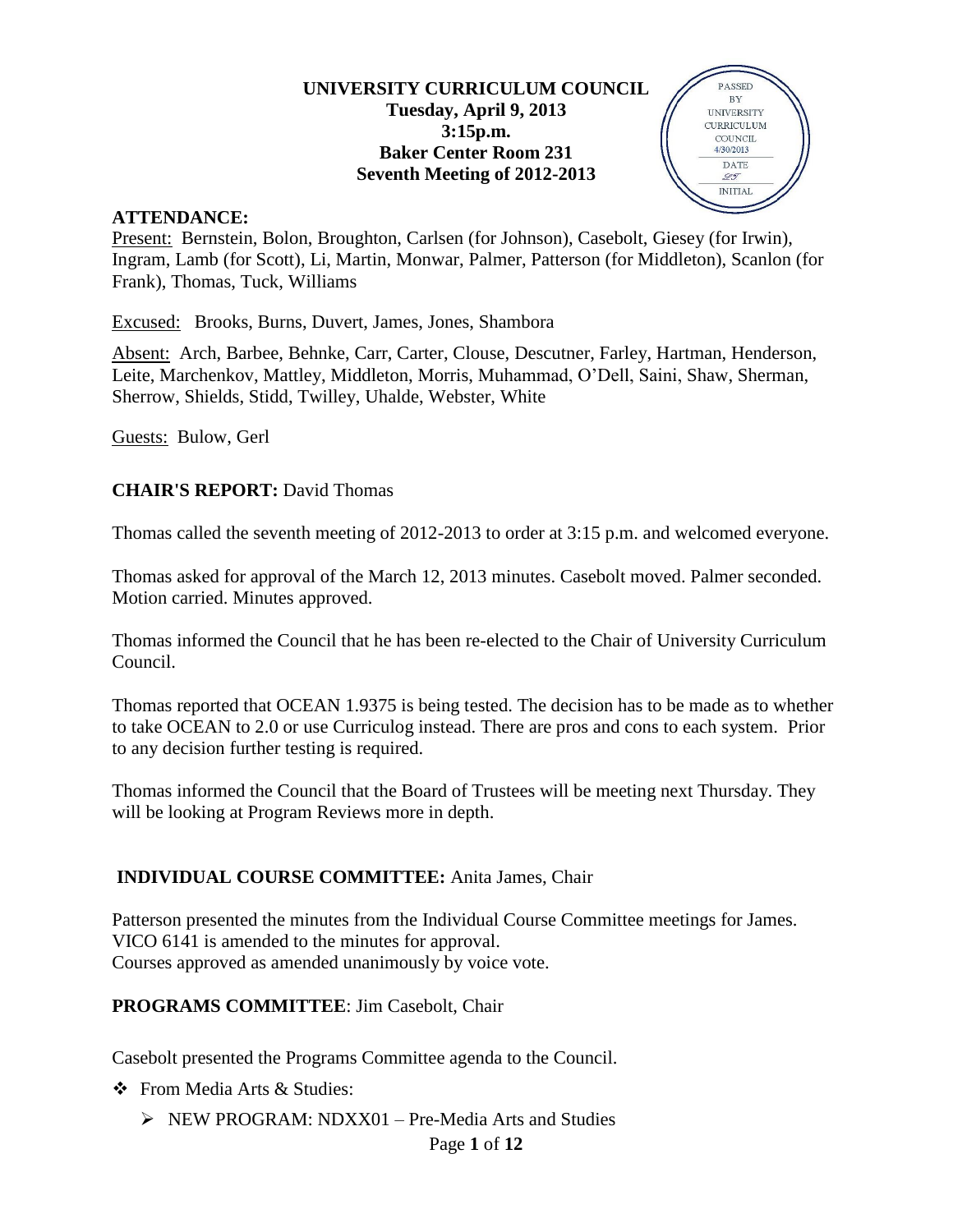- "With almost 700 undergraduates and nearly two-dozen faculty, the School of Media Arts and Studies is proud to play a central role in the Scripps College of Communication. Strong demand to join the School dictates that we have entry requirements above the university's requirements."
- "This is a premajor so all students understand all facets of the School of Media Arts and Studies before choosing a major (BCXX01, BCXX02, BCXX04, BCXX05, BCXX06)"
- "For admission consideration into the School of Media Arts and Studies, all applicants should meet or exceed the following minimum guidelines: Class Rank: Top 40% of your class Test Scores: ACT Composite Score of 23 -or- SAT 1 Combined Score of 1060 Students are admitted to the pre-major for the first year of matriculation. At the end of the first year students apply to one of five emphasis areas: Media & Social Change; Games & Animation; Music Production & Recording Industry; Screenwriting & Producing; or Integrated Media. All students in the premajor will be accepted into one of the five emphasis areas; however, not every student will be placed in his/her first choice of emphasis area."
	- What criteria will be used to place students into emphasis areas?
	- From Eric Williams:
		- Rationale for selectivity in the MDIA Majors

Three of our five Majors are limited by computer lab space, recording studio space and faculty (Games  $\&$  Animation -- limited by lab space and faculty; Music Production and Recording Industry -- limited by recording studio space; and Screenwriting  $&$  Producing -- limited by faculty). The other two majors are much more flexible (Media & Social Change, and Integrated Media) and can expand or contract as needed. Due to limited resources in three of our majors, we need to limit the amount of students entering those particular areas of our program. However, because of the flexibility of the remaining two majors, we are able to accommodate **all** of our students in one of our five majors.

# $\triangleleft$  Admission into the Five Majors

Admission to the majors will be determined in April, prior to Fall registration for first year students. By this time, all first year students will have taken or will currently be enrolled in MDIA 1010, MDIA 1020, MDIA 2010 and a set of two 1.5-credit hour Productions Basics courses.

## • Admission will be based upon three criteria:

- 1. Current GPA in the first year MDIA courses
- 2. Written essays (assigned in the first year MDIA courses) submitted in the form of a multi-section blog
- 3. A small creative portfolio developed in the production basics courses.
- Students will identify their TOP THREE majors from a list of five. Faculty will review applications and assign majors in accordance to a performance/interest-area rubric. Based upon informal surveys of the first year students, it appears as if most (if not all) students will be assigned to one of their top two choices. We will not "cut" anyone from the program. There is room for everyone in their top three choices.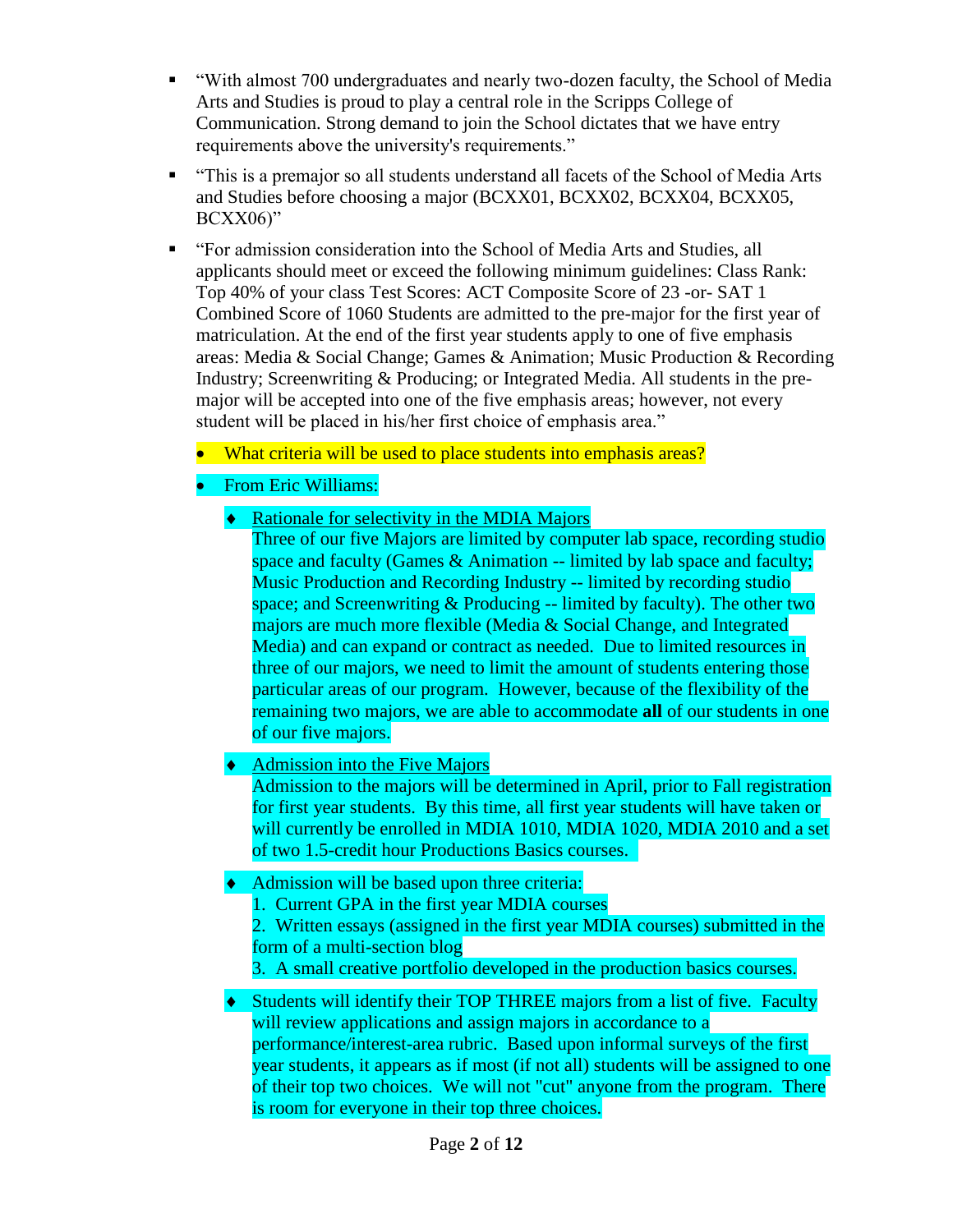• MOTION: Approve program Approved by Voice Vote with 1 Abstention

- NEW PROGRAM: BCXX01 Media Arts and Studies: Documentary and Social Change
	- " "The Media  $\&$  Social Change emphasis area provides students with creative skills in non-fiction production while exploring the social effects that media have on society."
- $\triangleright$  NEW PROGRAM: BCXX02 Media Arts and Studies: Games and Animation
	- $\blacksquare$  "The Games & Animation emphasis area encourages students to explore the production of computer animation and digital games while also providing an understanding of the management and leadership roles in these industries."
- $\triangleright$  NEW PROGRAM: BCXX04 Media Arts and Studies: Music Production and Recording Industry
	- " "Music Production  $&$  Recording Industry: This area encourages students to explore the music recording industry and, in addition to teaching skills in audio production, is organized to provide an understanding of the management, creative and leadership roles inside the industry."
- $\triangleright$  NEW PROGRAM: BCXX05 Media Arts and Studies: Screenwriting and Producing
	- $\blacksquare$  "The Screenwriting & Producing emphasis area develops skills and experiences in the writing and producing of fiction scripts for film, video, television, games and the weh"
- NEW PROGRAM: BCXX06 Media Arts and Studies: Collaborative Media
	- "Integrated Media: The Integrated Media emphasis area offers students the most flexibility to design their own curriculum. We encourage students to explore a variety of creative production skills while still emphasizing the context in which their media is created; courses may include both fiction and non-fiction elements in a variety of media."
		- Foreign languages are included with the humanities/fine arts requirements in addition to the separate language requirement – a student could fulfill both requirements with only Tier I comp plus foreign language (effectively, doubledipping)
			- ◆ Beth Novak: "Students can use foreign languages toward either the Arts and Humanities requirement or the Cross Cultural requirements -- not both"
		- In the language requirement, is it intended to say "approved list OF modern languages" rather than "approved list OR modern languages"? The first implies that only modern languages can be used, and only some, whereas the current wording implies that any modern language is fine, plus others (classical languages?) from a list
			- ◆ Beth Novak: Typo corrected to "of" (still says "or" in BCXX01)
		- In the social science requirement, can ANY course in these majors work, or should certain kinds of courses (e.g. special topics, independent studies, internships) NOT count?
			- Beth Novak: Any 3000-4000 course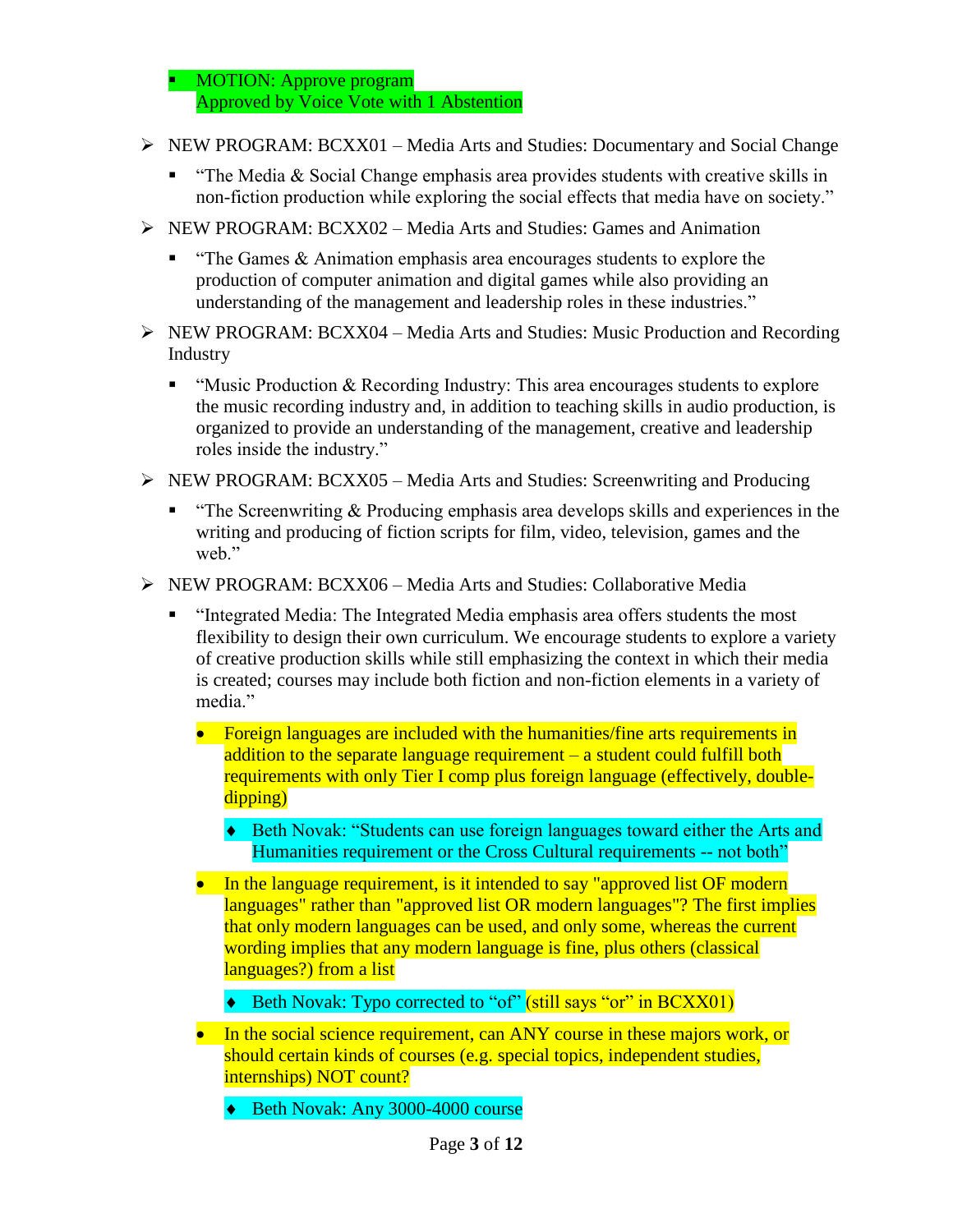MOTION: Approve programs Unanimously Approved by Voice Vote

- NEW PROGRAM: CTX11G Clinical Informatics Certificate
	- $\triangleright$  "Clinical informatics education focuses on how clinicians store, retrieve and analyze health information. In practice, knowledge of clinical informatics transforms the delivery of health care by creating information and communication systems to help clinicians design, implement and analyze health data to enhance individual and population health outcomes, improve patient care, and foster efficient and effective clinician- patient interactions…. The proposed Graduate Certificate in Clinical Informatics offers an online/blended curriculum and establishes the foundation for a Master of Science Degree in Clinical Informatics which will be proposed in the future."
	- $\triangleright$  Certificate requires 5 courses from 3 department, totaling 20 credits
	- $\triangleright$  "Work experience in a health care setting, undergraduate/graduate major in health care administration. health professions such as PT, OT, SLP, Nursing, Medicine, health communication, or completion of HLTH 6010: Introduction to the US Health Care Delivery System (3 credits) is required."
	- MOTION: Approve program Unanimously Approved by Voice Vote
- REVISED PROGRAM: ORJAZZ Jazz Studies Minor
	- $\triangleright$  See the proposal document in the Relations tab of OCEAN (which has been updated since last month) – the content in the other OCEAN tabs (and the PDF) has not been updated to reflect the changes
	- $\triangleright$  "This proposal incorporates new electives into the degree, specifies required theoretical and history/literature courses, and allows students more flexibility in planning their course of study. In addition, in accordance with University policy, the description of the degree will no longer exclude non-music majors."
	- $\triangleright$  MOTION: Approve changes Unanimously Approved by Voice Vote
- NAME CHANGE: College of Fine Arts School of Art
	- Proposes to change name to "School of  $Art + Design"$
	- **Proposed Change:** Change the name of the School of Art to the School of Art + Design. **Rationale:** The majority of faculty members in the School of Art voted (December 14, 2012) to change the name of the School from the School of Art to the School of Art + Design. The term "Design" is a contemporary and culturally significant term, used and embraced by disciplines in the arts, and its inclusion in the School name will bring a contemporary character to the School and better reflect the curriculum of the School, which includes a large array of design courses in the disciplines of Graphic Design and Interior Architecture. The School offers professional BFA degrees in both disciplines and the number of undergraduate students in these two majors regularly reaches or exceeds 100 students annually. In addition, Graphic Design has a graduate program with a healthy enrollment. The proposed name change will allow us to increase our program visibility for current and prospective students interested in design at Ohio University. Students will more easily be able to discover the design programs contained within our school.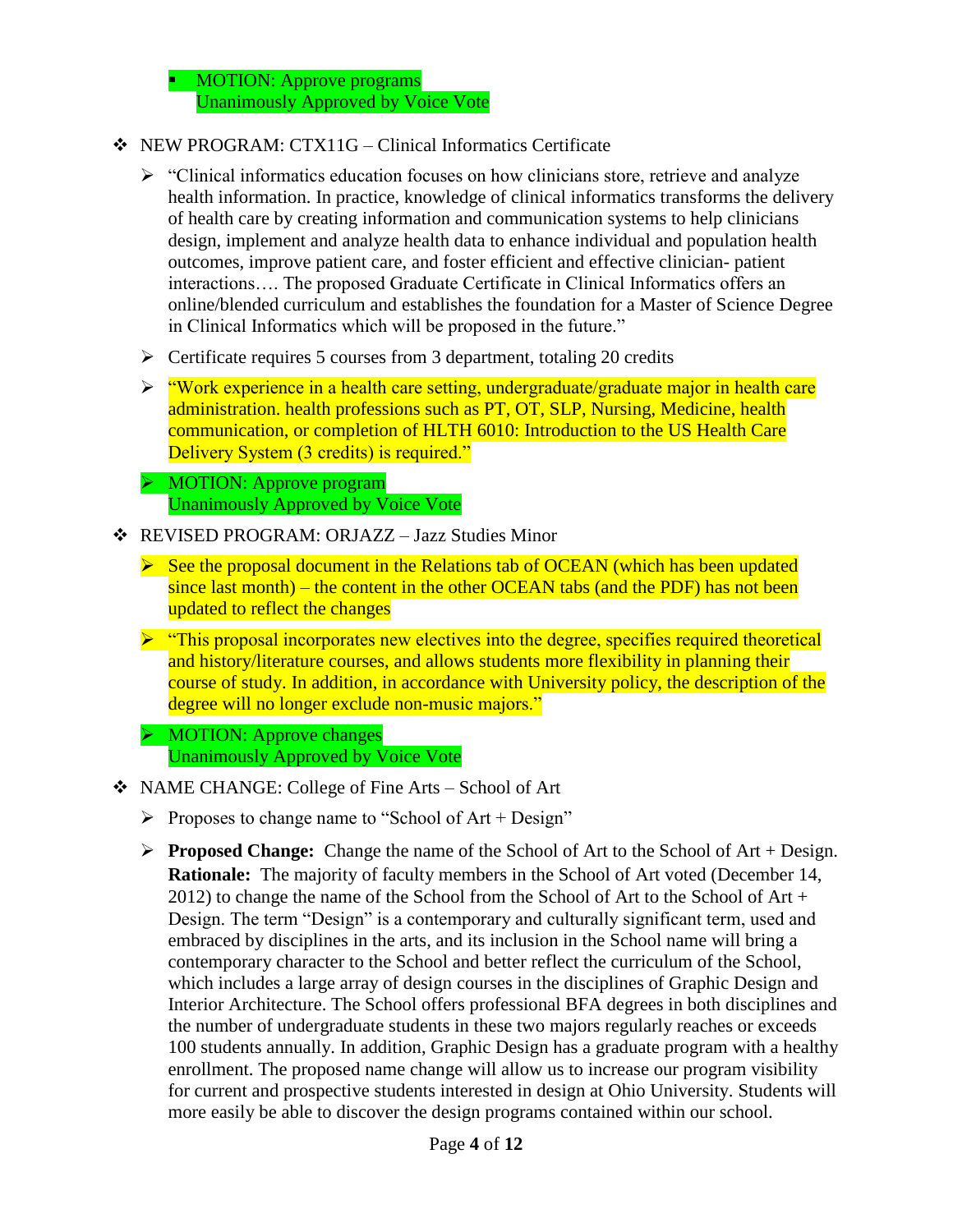- $\triangleright$  The Program Committee was unanimous in agreeing with the addition of "Design" to the name of the School. Debate centered on the use of "+" as opposed to "and." A representative of the School who attended the meeting presented a rationale that was persuasive to the majority of committee members present.
	- **Scripps College of Communications Department of Visual Communications** response: "The faculty of the School of Visual Communication recognizes that the breadth of curriculum within the School of Art has expanded to include a wide variety of applications of design. Therefore, the proposed name change reflecting that variety and elevating the distinguished design programs within the school makes absolute sense. We also recognize that the proposed name change has the potential to divert uninformed students from our communication design programs. Based on the commitment from the School of Art+Design director to craft mutually agreeable language that will help clarify and direct prospective students to the appropriate program that will be included on both school's web sites (with links), in the university catalog, and where appropriate in program description materials, we are honored to officially support the School of Art+Design's name change."
	- Will need Board of Trustees Approval
	- **MOTION:** Approve name change Unanimously Approved by Voice Vote with 1 Abstention

## **FOR FIRST READING:**

- NEW PROGRAM: BS69X1 Journalism News and Information
	- $\triangleright$  "The News and Information Track replaces four previous sequences (news/editing, online, magazine and broadcast news), reflecting the changes in the fundamental nature of journalism with the advent of the World Wide Web. Today's media professionals create news and information in a variety of platforms, such as print, video, audio and digital. This semester program responds to this new media landscape by giving students flexibility to take courses across what were previously narrow industry niches."
- NEW PROGRAM: BS69X2 Journalism Strategic Communication
	- > "The Strategic Communication track combines two previous sequences of Advertising and Public Relations, recognizing the close alignment between these two professions in today's communications industries. The Strategic Communication track responds to changes in the journalism world in which print and digital media are converging and communication professionals are expected to have skills in a wide variety of traditional, digital and social media. This program gives students the ability to study in-depth the joint role of advertising and public relations in communicating topics and issues to target audiences as part of a solid liberal arts education."
	- $\triangleright$  Clarification was made during the meeting regarding both BS69X1 and BS69X2
		- The tracks have already been created under Q2S
		- Changes
			- Allow students can take courses from other colleges than Arts and Sciences
			- Change two ECON classes or one ECON and one of a list of classes.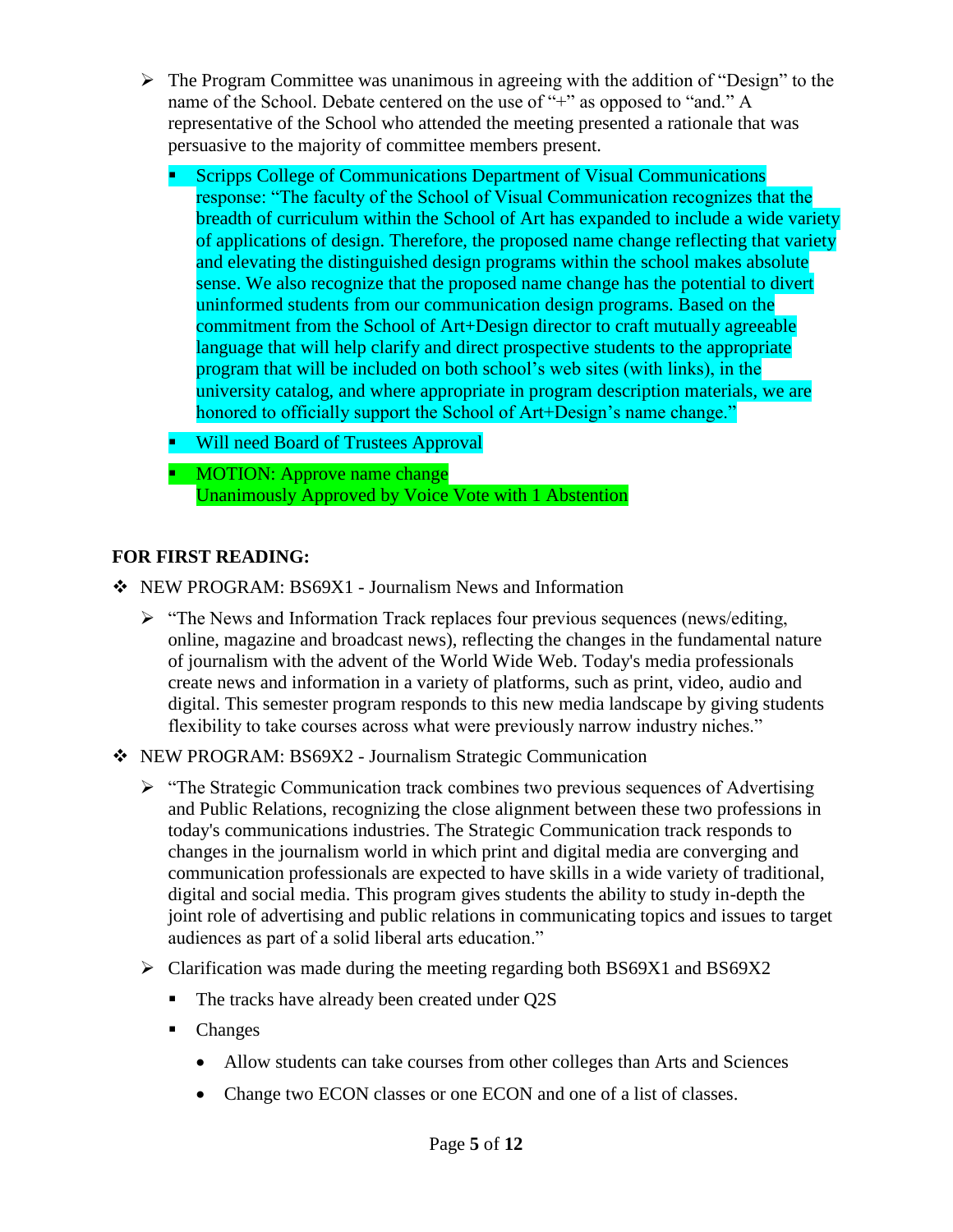- The changes are relatively minor.
- NEW PROGRAM: BSXX09 Technical Operations Management
	- $\triangleright$  "This two year completion undergraduate degree program in the department of Engineering Technology and Management. The "two plus two" mixed delivery (online and class room delivery) program leads to a Bachelors of Science in Technical Operations Management (BSTOM)from the Russ College and a minor in Business from the College of Business at Ohio University…. This program will accept only students who have completed an appropriate technical associate degree with a requisite GPA and /or work experience. This program will be targeted to professionals and graduates who are seeking to complete their bachelor's degree while continuing to work. This completion degree will complement almost any technical associate degree and provide opportunities for graduates of this program to advance in their chosen fields…. Ohio University has developed direct partnerships with 12 of the 23 community colleges in the state, providing a well-established pipeline that brings these students to Ohio University."
		- "Almost any" sentence is over-stated and should be revised to more realistically reflect the range of Associate degrees that will work
		- **This will need Board of Regents Approval as it is a new degree.**
- NEW PROGRAM: BSXX06 Energy Engineering
	- "Ohio University's Energy Engineering major focuses on producing graduates who possess: 1. The necessary skills to be a valued individual and team contributor in a professional environment. 2. The characteristics for diverse career options in the multidisciplinary energy field. 3. The necessary analytical and technical skills to identify complex problems as well as devise and implement their solutions. 4. An understanding of the impact of underlying systems and environmental/societal policies on the global energy infrastructure."
		- **Will require Regents proposal for new diploma**
- NEW PROGRAM: ORXXX8 Finance Minor
	- $\triangleright$  "This program will provide students with a basic understanding of corporate finance, financial markets and institutions, and investments. After gaining this basic financial knowledge, students will choice from a large number of electives based up their interests when completing their additional required minor courses. Students must complete two additional elective classes from the following classes: basic financial planning, equities, financial modeling, advanced corporate finance, fixed income securities, derivatives, bank management, personal financial planning, risk and insurance and more."
- ❖ NEW PROGRAM: Marketing Minor NOT IN OCEAN
	- $\triangleright$  "The Marketing Minor will allow students with complementary skills and interests to gain specific knowledge and experience leading to a more rounded education and increased employability. The program will provide students with the foundation they need in the discipline with three required courses: Marketing Principles, Consumer Behavior, and Personal Selling. Students will also be able to pursue a specialization or interest by selecting two electives. The minor will total 15 hours, and at least 12 hours will be at the 3000/4000 level. One additional prerequisite may be required (QBA 2010) for some students if they decide to pursue the Marketing Research elective (MKT 3790)."
- \* NEW PROGRAM: Sports Administration Minor NOT IN OCEAN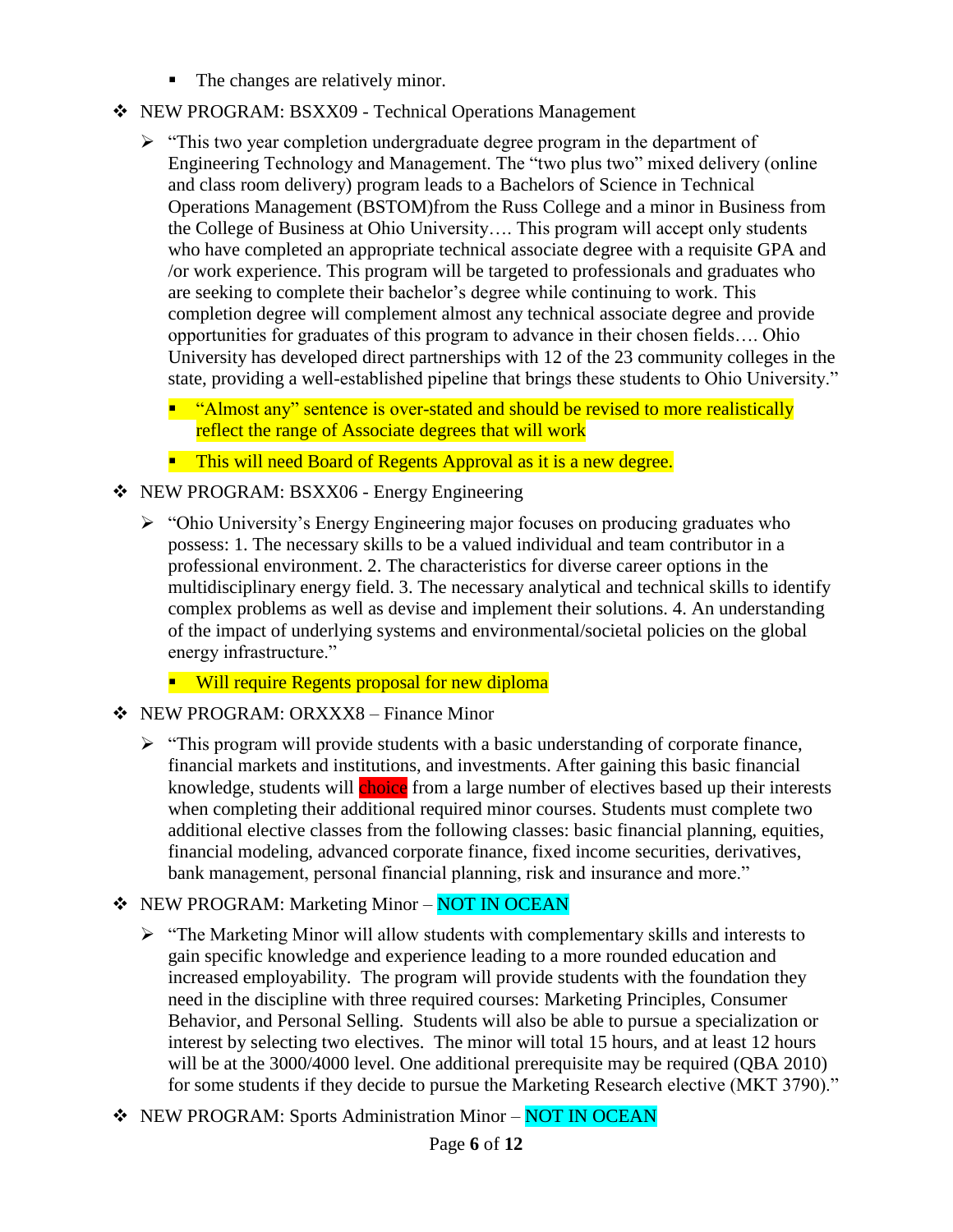- $\triangleright$  "Due to the popularity of Sport Management across disciplines outside of the College of Business (COB), such as journalism, communications, education, and economics, we feel that a new minor program will serve an unmet need at Ohio University and aid in attracting new students and enhancing current degree programs. It gives Ohio University students another option that has been requested by students over the years."
- NEW PROGRAM: CTXX9U Global Health (Undergraduate)
- NEW PROGRAM: CTX14G Global Health (Graduate)
	- $\triangleright$  "Student demand for global health curriculum and experience has increased at Ohio University and nationally as governmental and nongovernmental agencies call for personnel that are trained to work on global health problems with underserved populations…. A global health certificate at Ohio University is expected to draw participation externally (non-degree) from the healthcare community and internally from the 528 enrolled students at the Heritage College of Osteopathic Medicine, the 7000 enrolled students at the College of Health Sciences and Professions and on a limited basis from other disciplines across the university…. The estimated start date for the graduate Certificate Program is Spring of 2015."
		- **Students could complete with only HLTH courses, meaning not necessarily** interdisciplinary: Change electives requirement to "Students are required to complete a minimum of 6 credit hours **from at least two departments** from a list of approved interdisciplinary courses"
		- **Three new courses still need approval.**
- ❖ NEW PROGRAM: CTX12U Russian Studies
	- "The Russian Studies Certificate is an interdisciplinary and complementary course of study open to students from any undergraduate degree. It is designed for students majoring in any field, who have a special interest in Russian culture, politics, economics, and/or history…. The aim of the Russian Studies Certificate is to provide a broader examination of the rich and diverse culture of Russia by exploring it through a variety of disciplines and subjects."
		- No new courses involved
- NEW PROGRAM: CTXX8U Ecotourism
	- $\triangleright$  "The certificate program in ecotourism is a multidisciplinary program focused on promoting sustainable tourism development through a balance of environmental, economic, and socio-cultural aspects of nature-based tourism. Students must complete 18 credit hours of coursework to fulfill program requirements. The program is specifically intended to serve students in the Restaurant, Hotel & Tourism and Recreation Studies programs. However, it is open to all students in good standing at Ohio University and should also be relevant to students majoring in global studies, environmental studies, and entrepreneurship and other business related disciplines."
		- **Tourism is one of the largest industries in the world**
		- Ecotourism is an emerging field in that industry.
		- **Three tracks with restrictive electives**
		- All courses are approved
- **❖ REVISED PROGRAM: MM5182 MUSIC EDUCATION**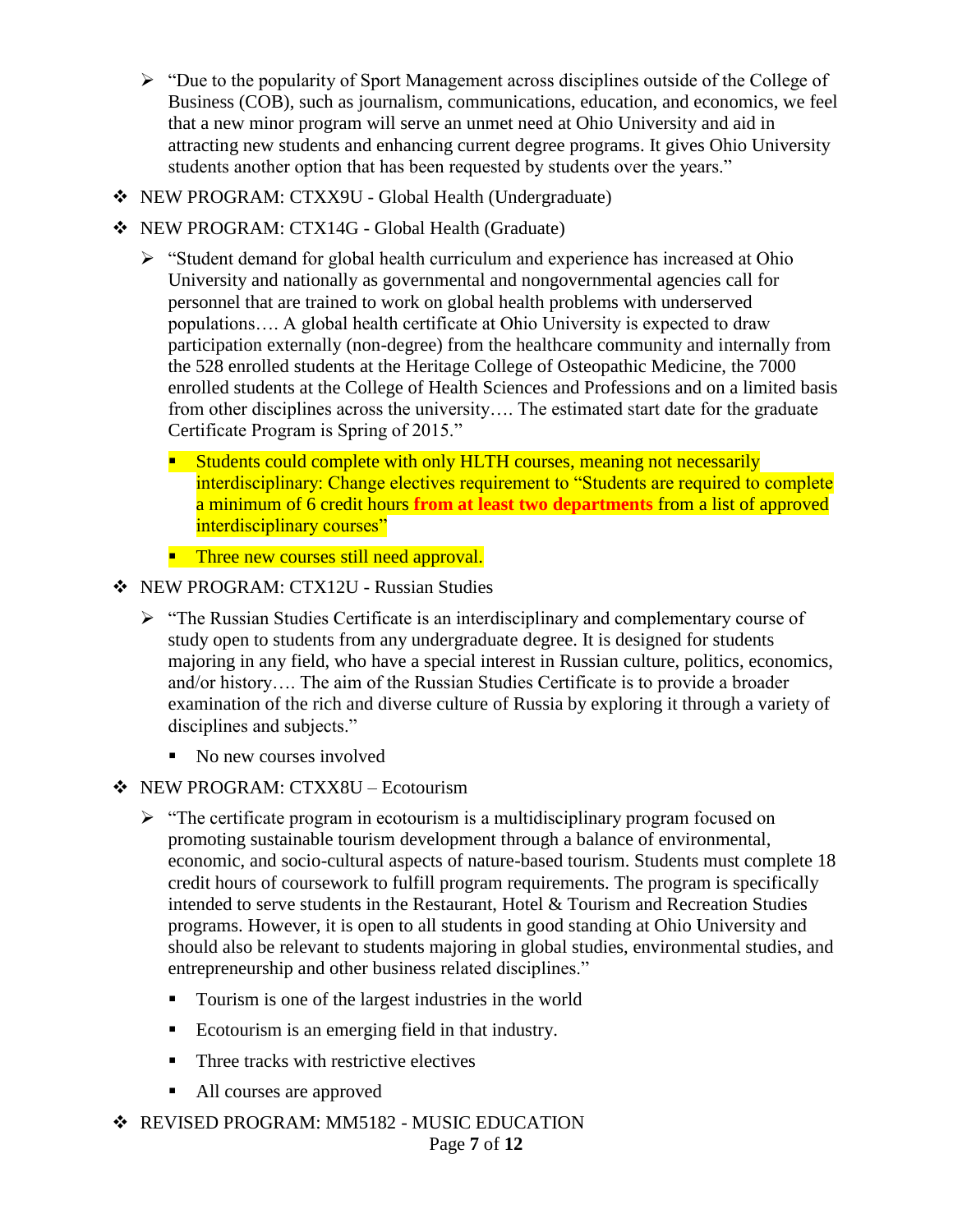- 1) Music theory and history courses: **Change from 6 hours of electives to: Mus 5000 Tonal Theory Review (1.5 hours), Mus 5001 Post Tonal Theory Review (1.5 hours) Mus 5240, History of Musical Styles I (3 hours)**
- $\geq$  2) The following course numbers are corrected to match the semester number for course content.
	- **Mus 5770 to 6770** Organization and Administration in Public School Music
	- **Mus 6790 to 6931** Professional/Clinical Project
- 3) Instrumental Track: Mus 5630 Instrumental Techniques and Materials, Mus 5592 Advanced Instrumental Conducting [delete 5216] Choral Track: 5650 Choral Techniques and Materials, 5591 Advanced Choral Conducting [delete5661 and 5210]
- $\geq$  4) The original program submission omitted courses: Mus 5921 Practicum in Music I and Mus 5921 Practicum in Music II
- REVISED PROGRAM: BJ6910 JOURNALISM-CARR VAN ANDA
	- $\triangleright$  "A proposed change in specialization requirement responds to new standards of the JSchool's accrediting body. These standards allow students to take 72 of their 120 semester hours in non-professional areas, defined as any department in the University except Journalism, Media Arts & Studies or Visual Communication; previously students had to take 80 non-professional hours, 65 from coursework within the College of Arts and Sciences."
	- $\triangleright$  Changes requirement of two ECON courses to "Complete two courses from each of the following: Economics/Business (ECON, plus additional ECON or ACCT 1010, BUSL 2000, MGT 2000, MKT 2020, FIN 2020, MIS 2021)"
	- $\triangleright$  Supporting notes from patron department in OCEAN Discussion tab
- ◆ REVISED PROGRAM: BA2128 BIOS HUMAN BIOLOGY
	- $\triangleright$  This program change adds additional course choices to the biology electives students in this major code must take. It also changes a requirement for 3 courses to 9 credit hours because individual courses and current course groups range from 1 to 4 credit hours. With the change to credit hours, we can unlink the course groups into individual courses. On average, a change to 9 credit hours will not change credit hour requirements, but it will reduce variation from a total of 3 to a total of 11 possible credit hours to meet the requirement.

# REVISED PROGRAM: BA2129 - BIOS ENVIRONMENTAL BIOLOGY

- $\triangleright$  Adds:
	- MATH2500 as alternative to PSY2110 for statistics requirement
	- **BIOS 3160 Biogeography to Environmental Biology Electives**
	- POLS 4260 Politics of the Environmental Movement Environmental Studies Certificate Policy, Politics, and Regulation choices
	- ANTH 3780 Human Ecology and GEOG 3330 Appalachia: Land and People to Environmental Studies Social Science and Humanities choices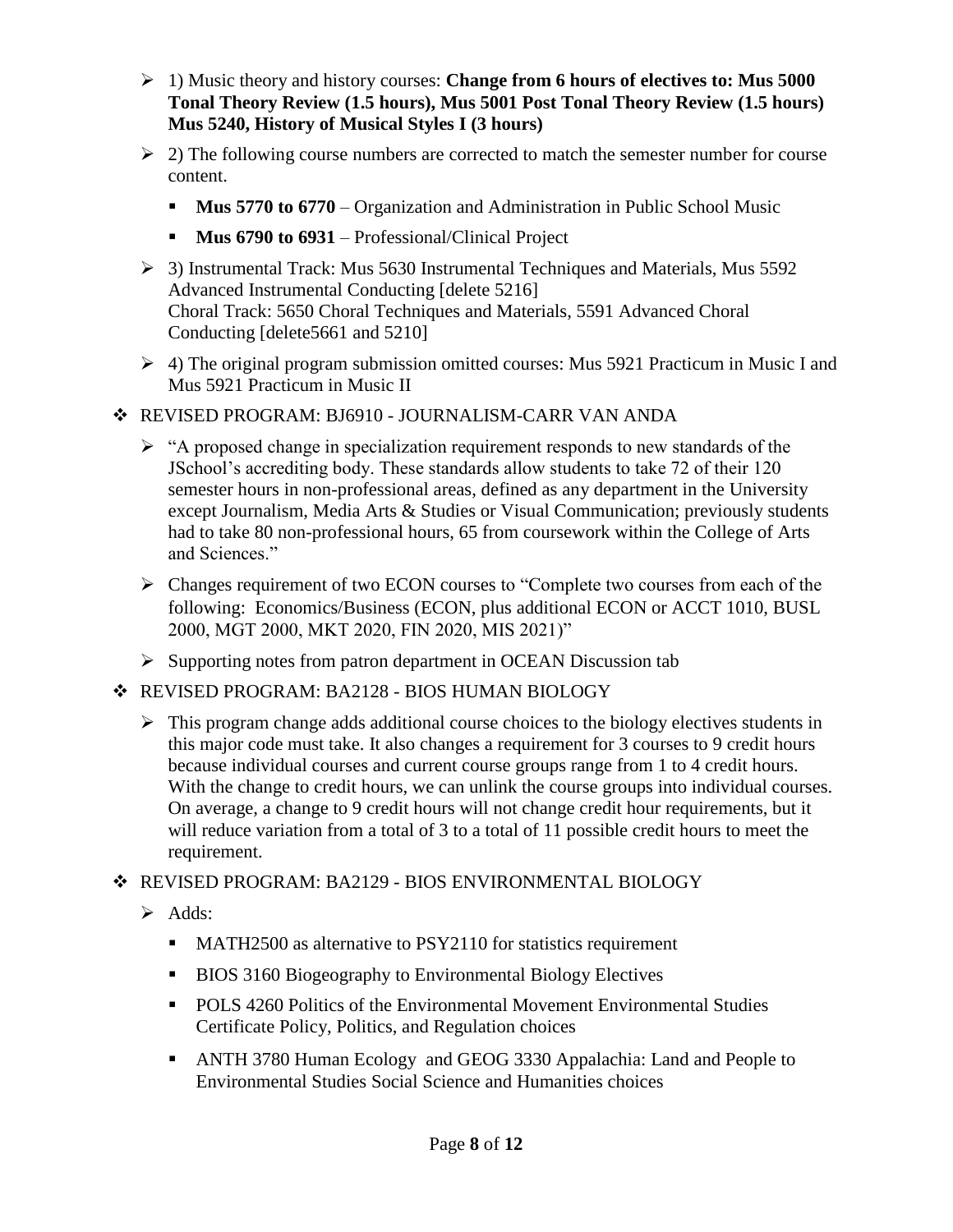## REVISED PROGRAM: CTGERG - GRADUATE GERONTOLOGY CERTIFICATE

 $\triangleright$  The Graduate Gerontology Certificate was inaccurately transitioned to semesters during the Q2S process by individuals no longer at the university. A variety of mistakes were made and are incorrectly displayed on OCEAN, including the following: 1. Under the Program Overview tab, it indicates that you "must successfully complete at least 15 credit hours from the following courses/areas including an approved practicum (HLTH 650)." HLTH 650 was a quarter based course and it no longer exists. The new semester practicum course is HLTH 6921 and it should replace HLTH 650. 2. Although the statement above is correct in terms of needing 15 total credit hours in order to complete the certificate (including the HLTH 6921 practicum for 3 credit hours), the total hours are incorrectly listed as 18 under the Curriculum tab. It incorrectly lists 15 hours of course work needed from "psychological and biological health areas", in addition to the 3 hour required practicum. Instead, it should indicate that 12 hours of course work is needed in addition to the 3 hour required practicum. Further, the courses need not be specified or selected from any particular content area, and several of the other course options were ignored and not listed at all.

\* REVISED PROGRAM: CTSALE Sales Certificate - NOT IN OCEAN

 $\triangleright$  "We wish to change the courses in the Sales Certificate Program to realign with changes being made in the Marketing Minor. This will include dropping several courses from consideration in the certificate to allow room for marketing minors to register for these courses.

We wish to move a course to Required from Additional while moving another from Advanced to Required to better meet the needs of students and employers.

We wish to change Advanced Courses to Additional Courses, to allow more flexibility in scheduling.

We wish to change the names of our current courses to better reflect their contents. Also, we wish add two new courses which are currently being developed for review."

**MINOR ADMINISTRATIVE CHANGES:** The following changes qualify as "minor" according to the standards set by UCC last year, and so have been approved by the committee.

- REVISED PROGRAM: BM5100 PIANO
- REVISED PROGRAM: BM5103 ORCHESTRAL INSTRU
- REVISED PROGRAM: BM5104 PIANO PEDAGOGY
	- $\triangleright$  "Under semesters, these majors are required to take 6 credit hours of electives in Music Theory or Music History/Literature. With the move to semesters, many of the history/literature courses are 2 credit hours, with theory courses at 3 credits. This will likely result in students taking two of the theory classes to more quickly meet this requirement, passing over the history/literature offerings. This proposal is intended to protect the students' option to take history/literature courses to meet the elective requirement…. The proposed change makes the electives requirement read "Take two courses" for each of these degrees. Currently the requirement reads "Complete 6 hours from the following courses."
- REVISED PROGRAM: BS2121 BIOLOGICAL SCIENCES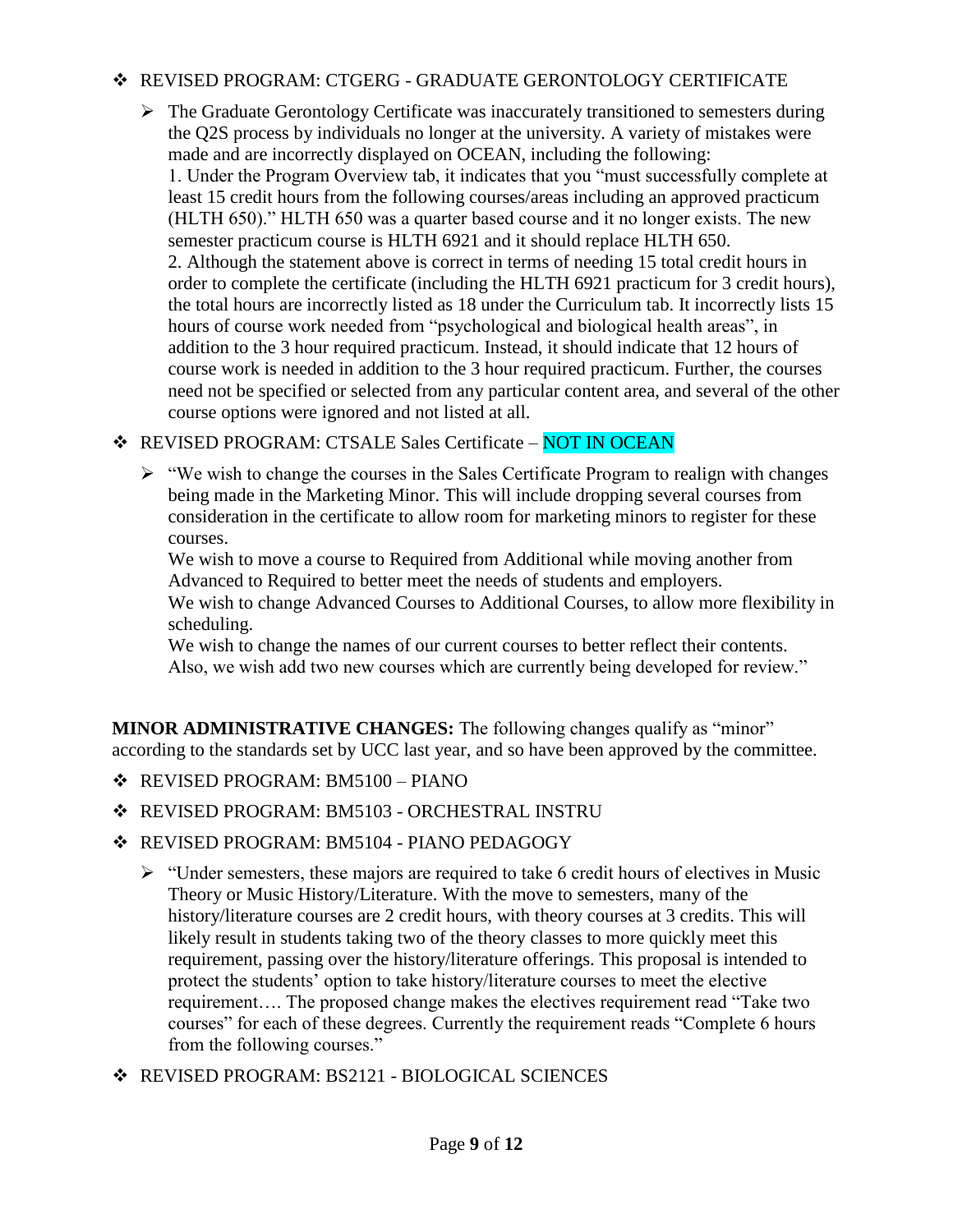- $\triangleright$  "We are clarifying the whether 2000-level classes can count towards BS major programs. We are allowing MATH 2500 as an alternative for PSY 2110 Statistics We are changing the text under the heading "Biological Sciences Upper Level Laboratory Courses" to make the credit hour and course requirements clearer."
- REVISED PROGRAM: BS2127 BIOS PRE PROFESSIONAL
	- "We feel that we must give students the choice of: BIOS 3030—Comparative Vertebrate Anatomy OR BIOS 3010—Human Anatomy Lecture (3 lec.) + BIOS 3015—Human Anatomy Laboratory (1 lab).
	- $\triangleright$  We are allowing MATH 2500 as an alternative for PSY 2110 Statistics"
- REVISED PROGRAM: BS0411 MICROBIOLOGY
- REVISED PROGRAM: BS2520 BIOS/CELL & MOLECULAR BIOLOGY
- REVISED PROGRAM: BS2515 BIOS WILDLIFE BIOLOGY
- REVISED PROGRAM: BS2507 BIOS PRE-PHYSICAL THERAPY
- REVISED PROGRAM: BS2126 BIOS-MARINE,FRESHWATER,&ENVIRO
	- There is a discrepancy between a text statement of the number of hours of BIOS coursework required and the sum of the individual BIOS courses requirements. The currently required courses add up to a number larger than stated in the text. We are not increasing the number of courses, just correcting the sum. We are clarifying the whether 2000-level classes can count towards BS major programs. We are allowing MATH 2500 as an alternative for PSY 2110 Statistics
- REVISED PROGRAM: BA5214 CLASSICAL CIVILIZATION
	- We wish to add four courses, CLWR 3310, Old Testament, CLWR 3320 New Testament, LAT 2120 and GK 2120 to the 3000-4000 level elective course requirement of the Classical Civilization major.
- REVISED PROGRAM: CTWRIT WRITING CERTIFICATE
	- $\triangleright$  Adds eight additional electives in Dance, Geography, Geology, and History
- REVISED PROGRAM: CTJWST JEWISH STUDIES CETIFICATE
	- Add a course (CLAS 2510--**Ancient Jerusalem, From Solomon to Suleiman**) to those that can be chosen from Classics and World Religions component of the certificate program.
- REVISED PROGRAM: CTX12G Museum (Graduate)
- REVISED PROGRAM: CTXX7U Museum (Undergraduate)
	- $\triangleright$  Adds Dance courses to list of electives

# **NOTIFICATION:**

- MAJOR CODE REQUEST from Patton College of Education
	- $\triangleright$  The Patton College of Education is requesting new Non-Degree codes to track candidates seeking:
		- **Technology Facilitator Endorsement.**
		- **Reading Endorsement**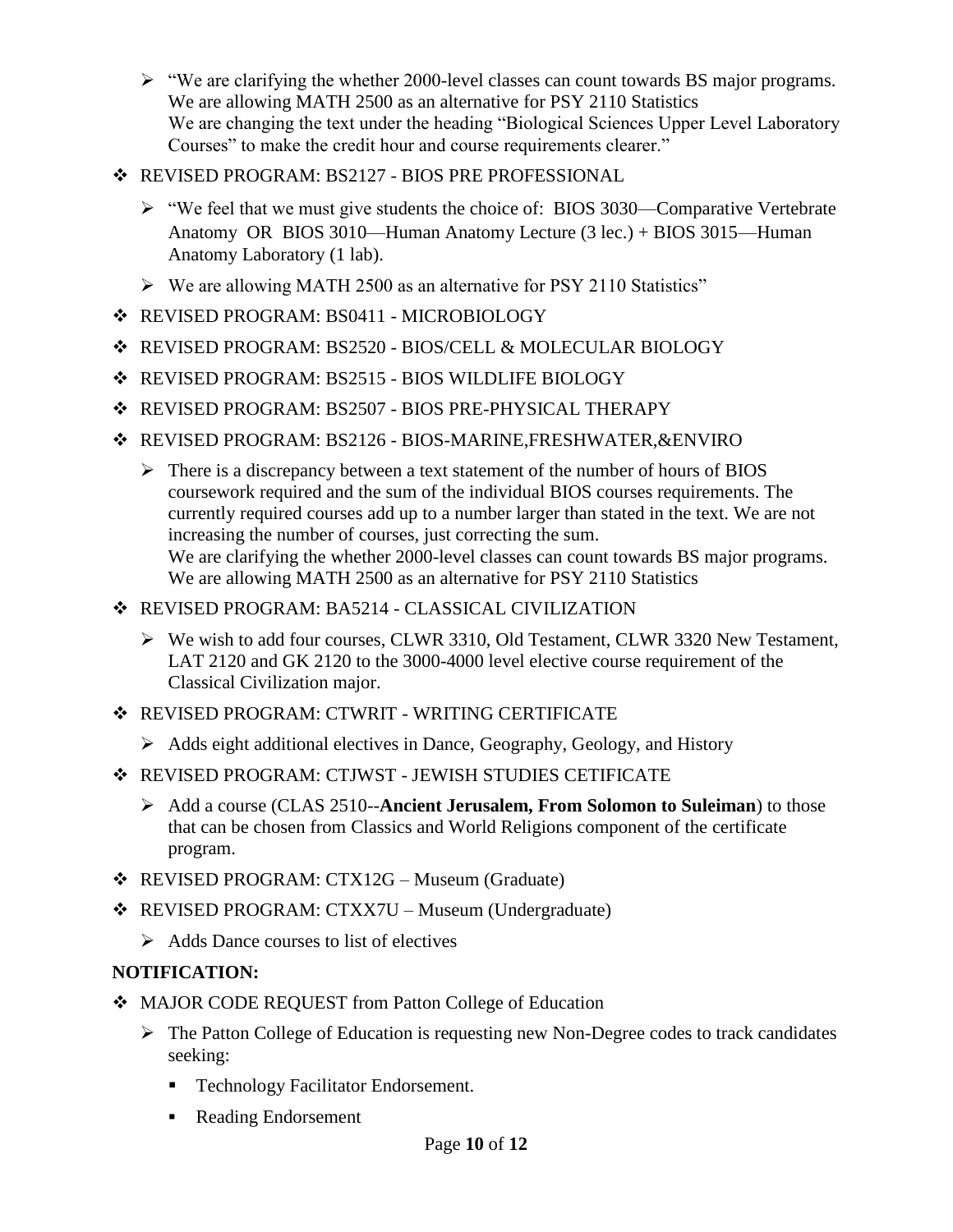### **REVIEW COMMITTEE:** David Ingram, Chair

Ingram presented two reviews for second reading.

RHE Medical Assisting Technology (MAT) Program

### Summary

The Program Review Committee presents their review and recommendations regarding the Medical Assisting Technology (MAT) program offered at the Lancaster campus. The program is found to be viable but, after considering the response of the executive dean, the program review committee recommends a follow up review in academic year 2016 to determine whether the faculty that are due to retire have been replaced, and if not, to determine the viability of the program.

Response received from James Fonseca, RHE Interim Executive Dean, amended to Review.

Dean Tuck asked if the review will go up with a viable rating. Ingram responded that it would with a recommendation for reviewing the program again in 2016.

Motion to approve the Review. Motion unanimously approved by voice vote Review approved

RHE Computer Science Technology (CTCH) Program

### Summary

The Program Review Committee presents their review and recommendations regarding the Computer Science Technology (CTCH) program offered at the Chillicothe, Lancaster, and Southern campuses.

The program is found to be in jeopardy and the program review committee recommends a follow up review in academic year 2016 to determine whether the concerns identified in the review have been addressed and to determine the viability of the program at that time.

Response received from James Fonseca, RHE Interim Executive Dean, amended to Review.

Dean Tuck informed the Council that the Regional Deans have a problem with moving this forward with an in jeopardy rating. The information regarding the age of the computers in the report is inaccurate. Faculty Scholarship does not affect the program and should not have been in the report. There is lab space but it's not dedicated to a particular program.

The question was raised as to whether or not the Review Committee has seen the response from Executive Dean Fonseca. Discussion followed. Since the concerns are inaccuracies of fact, it was moved that the review be sent back to the committee for further review. Motion seconded. Motion approved by voice vote with 2 abstentions.